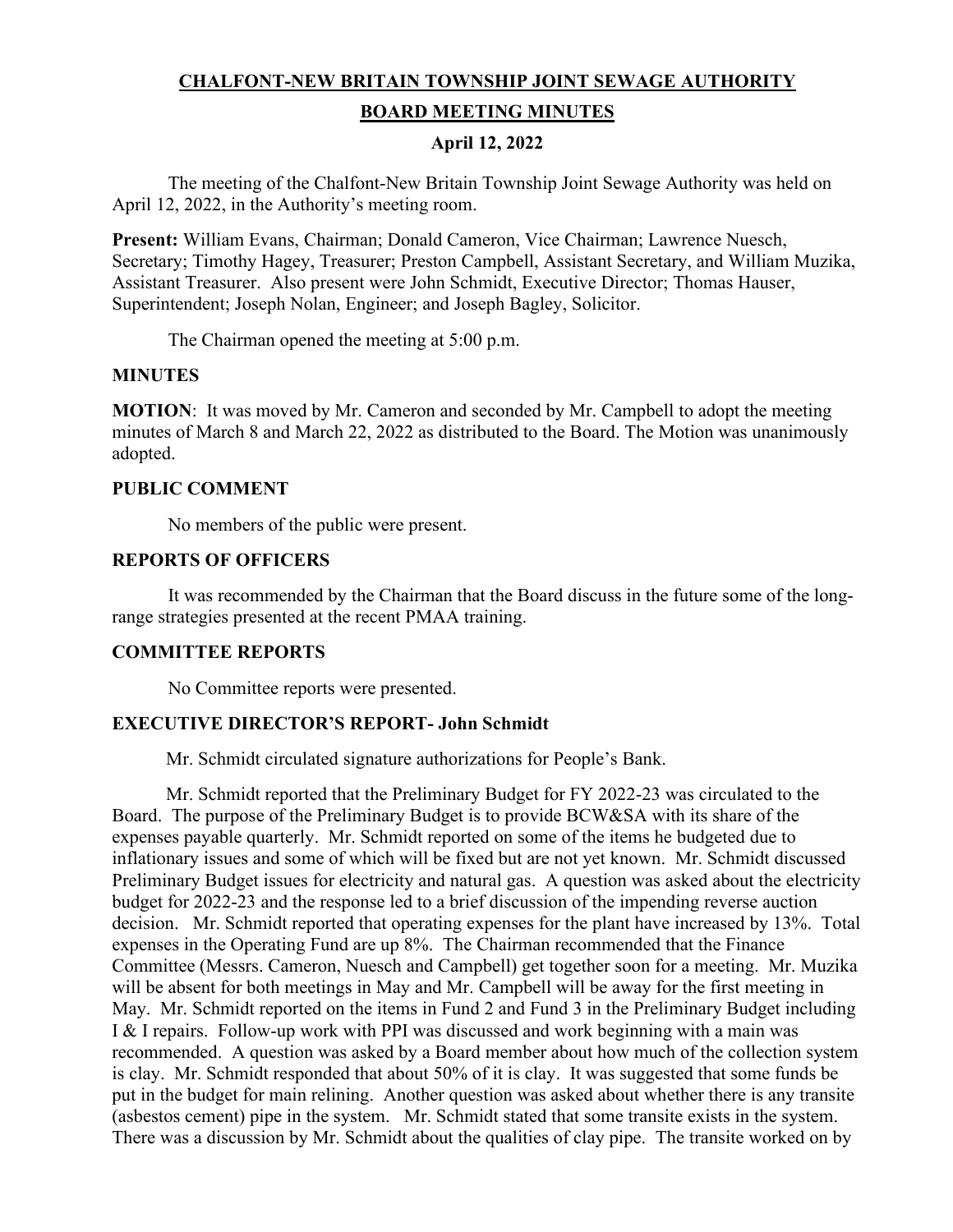PPI was able to be relined. Mr. Schmidt recommended that the Board discuss relining work at Peace Valley and Langhorne Roads in the future. Mr. Schmidt continued discussion of the Preliminary Budget highlighting Fund 3 and the estimate for the Pump Station No. 4 Project. Mr. Nolan advised that he will put together an estimate for the Project. Mr. Schmidt discussed the calculation of shareable expenses with BCW&SA and the basis of the calculation. The first payment by BCW&SA is due at the end of May.

 Mr. Schmidt next reported that the Board had scheduled this meeting for a decision on the energy auction. A consensus of the Board was reached that the reverse auction was the best way to proceed. There was also a consensus reached to schedule the auction for April 26, the same day as the next Board meeting.

 Mr. Schmidt and Mr. Bagley presented and discussed the deed of easement and the bill of sale for Chalfont Crossing, a townhouse subdivision at the corner of Business Route 202 and Bristol Road.

**MOTION**: It was moved by Mr. Hagey and seconded by Mr. Muzika to adopt the deed of easement for Chalfont Crossing and to accept the bill of sale for the facilities for same. The Motion was unanimously adopted.

 Mr. Schmidt next presented the background on the PMAA Internship Program which will provide opportunities for high school graduates to gain experience in the water and sewer industries. The Board previously approved such an arrangement in 2020 but the pandemic indefinitely postponed the Program. Mr. Bagley related that he recommended a few changes to the Intergovernmental Cooperation Agreement presented in 2020 and such changes have now been made in the 2022 version of the Agreement. There was a brief discussion about the worker's comp issue.

**MOTION**: It was moved by Mr. Campbell and seconded by Mr. Hagey to enter into the Intergovernmental Cooperation Agreement regarding an internship program. The Motion was unanimously adopted.

 Mr. Schmidt reported on the correspondence sent to BCW&SA recently. BCW&SA recently sent a cordial response and a meeting has been scheduled for April 26. BCW&SA mentioned the availability of capacity at their Harvey Avenue Plant.

 The Board recessed into executive session at 5:34 p.m. to discuss potential litigation. The Board resumed its regular session at 5:38 p.m.

 Mr. Schmidt presented the Houser easement for the Pump Station No. 4 Project to be executed by the appropriate officers. The easement is being exchanged for an EDU.

 Mr. Schmidt reported on a sewer backup at 43 Langhorne Road. The property has a 30 year-old gate valve which has been shut off in the past but the homeowner was not home for this storm and did not know it would be a heavy storm. The Authority has expressed our intent to replace all check valves currently serving connections that experienced overflows in September with new check valves at no cost to our customers. It was also noted that as of this date, only the homeowners recently entering into written agreements with the Authority have responded that they want the proposed new valves.

### **ENGINEER'S REPORT – Joseph Nolan**

Mr. Nolan reported that he received a review letter from the Township Engineer about the Pump Station No. 4 Project, and it highlights a few items of information owed by CNB to the